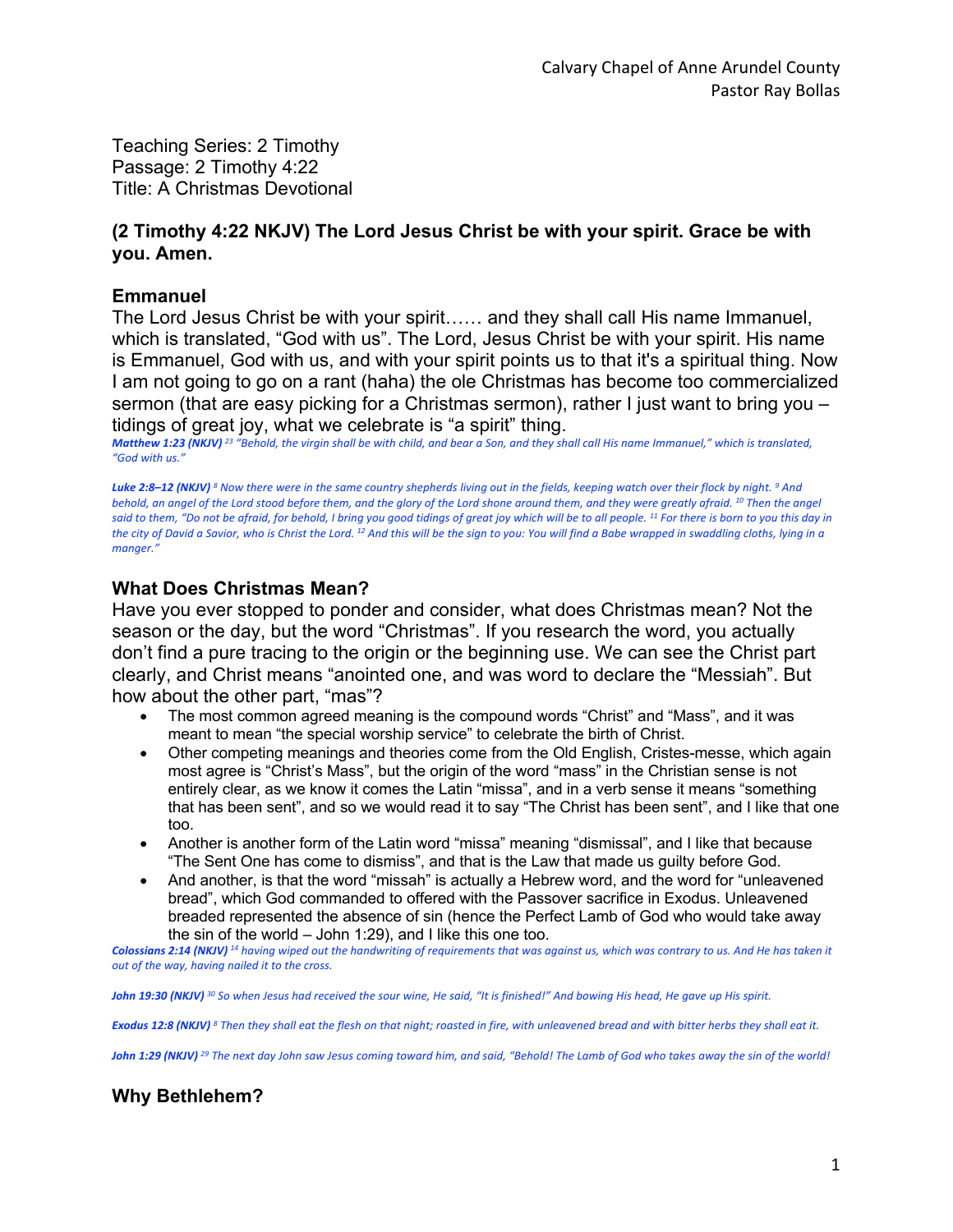Bethlehem, the City of David. We know the story of the census, we know the prophecies that needed to be fulfilled, but there is more. Bethlehem is only 5 miles from Jerusalem where the Temple was, where the Passover Lambs would be sacrificed. We all know Micah 5:2, probably a bunch of Christmas cards on your shelf quoting it. But, did you know Micah 4:8, just a few verses before? It reads O' tower of the flock (Migdel-Eder), which is considered by many (not all I should clarify) to be a tower located there near Bethlehem. In any case, we read it was a watchtower of the flock. Bethlehem, where the angel announced to the shepherds, the Christ was born. The correlation is this….. Bethlehem is where the first-born sheep were placed, kept, raised that were destined for the Temple, and to be sacrificed. Hence why the Lamb of God, the Final Passover sacrifice, would be born. So…..why Bethlehem and why shepherds? Because the watchtower of the flock, it's where the lambs for the temple sacrifice were birthed and raised for perfection, for only a spotless lamb could be sacrificed for the covering of sin. Jesus would atone, cleanse, wipe away sin once and for all sin.

**Micah 5:2 (NKJV)** <sup>2</sup> "But you, Bethlehem Ephrathah, *Though* you are little among the thousands of Judah, *Yet* out of you shall come forth to Me The One to be Ruler in Israel, Whose goings forth *are* from of old, From everlasting."

Micah 4:8 (NKJV)<sup>8</sup> And you, O tower of the flock, The stronghold of the daughter of Zion, To you shall it come, Even the former dominion shall come, The kingdom of the daughter of Jerusalem."

*Luke 2:8–11 (NKJV) <sup>8</sup> Now there were in the same country shepherds living out in the fields, keeping watch over their flock by night. 9 And behold, an angel of the Lord stood before them, and the glory of the Lord shone around them, and they were greatly afraid. 10 Then the angel said to them, "Do not be afraid, for behold, I bring you good tidings of great joy which will be to all people. 11 For there is born to you this day in the city of David a Savior, who is Christ the Lord.* 

*John 1:29 (NKJV) <sup>29</sup> The next day John saw Jesus coming toward him, and said, "Behold! The Lamb of God who takes away the sin of the world!* 

*1 Corinthians 5:7–8 (NKJV) <sup>7</sup> Therefore purge out the old leaven, that you may be a new lump, since you truly are unleavened. For indeed Christ, our Passover, was sacrificed for us. 8 Therefore let us keep the feast, not with old leaven, nor with the leaven of malice and wickedness, but with the unleavened bread of sincerity and truth.* 

## **The Gift!**

Roman 6:23, it's a gift. He's Jesus Christ, God's gift to you to preach Christmas without sin and the wages of sin is death doesn't make sense. How is Christmas good news without the why it's good news? God gave you a gift, His eternal Son for eternal life. *Romans 3:23 (NKJV) <sup>23</sup> for all have sinned and fall short of the glory of God,* 

*Romans 6:23 (NKJV) <sup>23</sup> For the wages of sin is death, but the gift of God is eternal life in Christ Jesus our Lord.* 

### **The Grace-Mas**

Brings us back to the passage we started with, - and it goes on to say "Grace be with you".

*2 Timothy 4:22 (NKJV) <sup>22</sup> The Lord Jesus Christ be with your spirit. Grace be with you. Amen.* 

### Grace, G-R-A-C-E,

God's – riches - at - Christ's - expense.

- G, God gifted us the gift of God
- and riches of God, are the riches of eternal life.
- At is where it is found
- C Christ. He's Jesus, God's gift to you.
- E is the expense. This gift is a gift we could never afford ourselves. See our gift is not only precious, the Babe of Bethlehem, but priceless.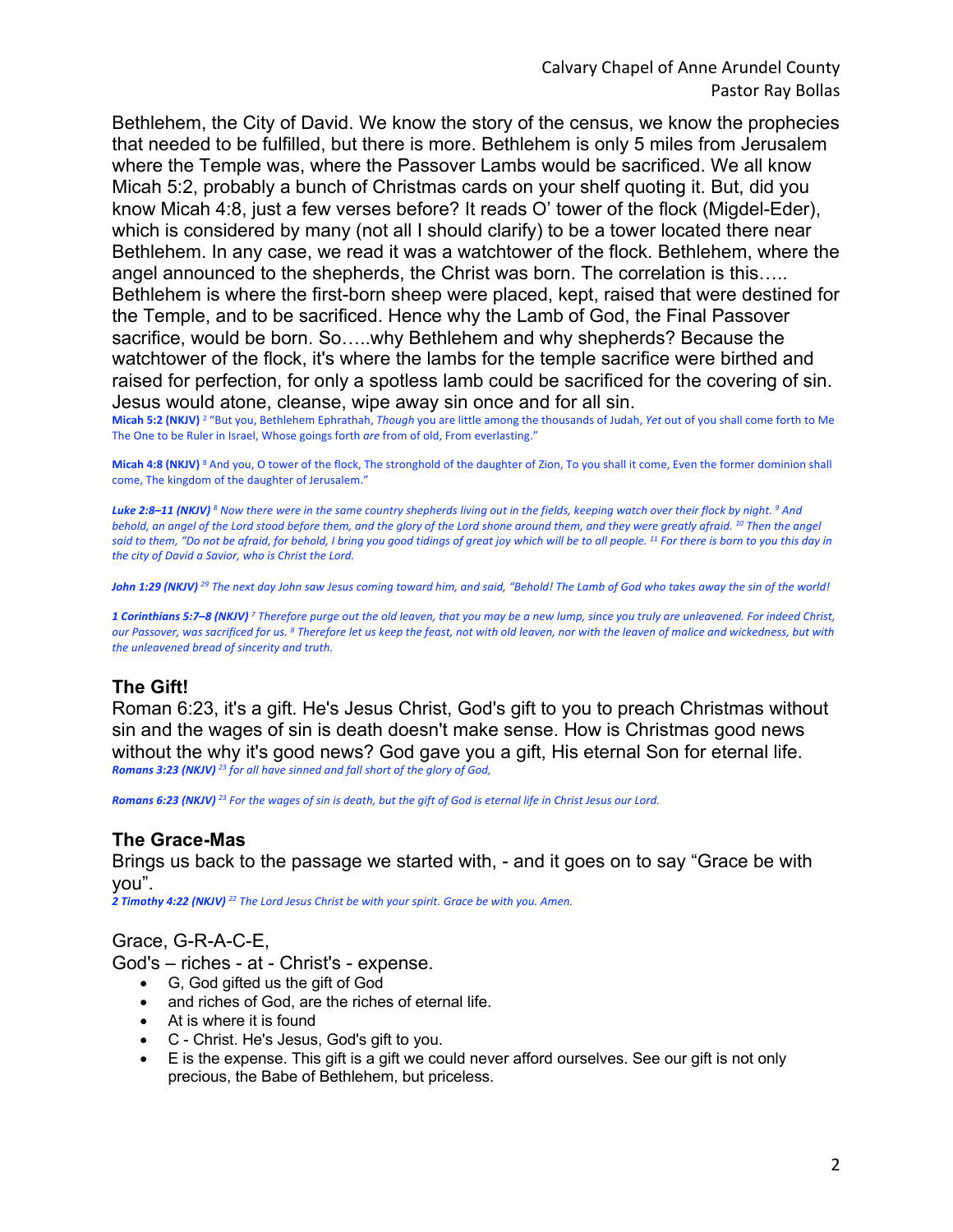Do you realize now more than ever we all live at an @ sign? Email address and websites are all  $@$  a specific location.

At, it's a location. Where can you find me? The Lord makes it simple. The Lord made it clear.

- Here's where you can find me, in a manger in Bethlehem, lowly, approachable, unassuming, a baby
- and He would be the same when He road into Jerusalem that final week known as His triumphal entry. He came lowly, riding on a donkey and he went lowly to a cross.

*Matthew 21:4–7 (NKJV) <sup>4</sup> All this was done that it might be fulfilled which was spoken by the prophet, saying: 5 "Tell the daughter of Zion, 'Behold, your King is coming to you, Lowly, and sitting on a donkey, A colt, the foal of a donkey.' " 6 So the disciples went and did as Jesus commanded them. 7 They brought the donkey and the colt, laid their clothes on them, and set Him on them.* 

The perfect  $\omega$  sign, the manger and the cross.

He invites us to meet Him, two very clear places, the manger and the cross. Not hidden where we find Him. A star pointed the way and a heavenly host, a shout and a light and God speaks, "Find Me so you can follow Me.", @Jesus.

And He says, "You'll seek Me and find Me when you search for Me with all your heart," Jeremiah 29 and God invites you to meet Him at the manger and the cross.

*Jeremiah 29:11–14 (NKJV) <sup>11</sup> For I know the thoughts that I think toward you, says the LORD, thoughts of peace and not of evil, to give you a future and a hope. 12 Then you will call upon Me and go and pray to Me, and I will listen to you. 13 And you will seek Me and find Me, when you search for Me with all your heart. 14 I will be found by you, says the LORD, and I will bring you back from your captivity; I will gather you from all the nations and from all the places where I have driven you, says the LORD, and I will bring you to the place from which I cause you to be carried away captive.* 

Here is very clearly where you can find Me (the manger and the cross), and follow me, and it is all G-R-A-CE, God's Riches @ Christ's Expense.

The first mention of grace in the Bible is Noah found grace and I point to you to see that it then says in the eyes of God and the first thing to say to you this Christmas is that God sees you this Christmas.

*Genesis 6:8 (NKJV) <sup>8</sup> But Noah found grace in the eyes of the LORD.* 

Paul was known as the apostle of grace because he knew that he had received it. And when you receive it, you know it, and you know the gift that has been given to you. 2 Timothy began with grace and it ends with grace. So God's love letter that He writes to mankind when He walked this earth was beginning with a manger grace and ending with a cross grace because it's a gift. The gift is at Christ.

*2 Timothy 1:1–2 (NKJV) <sup>1</sup> Paul, an apostle of Jesus Christ by the will of God, according to the promise of life which is in Christ Jesus, 2 To Timothy, a beloved son: Grace, mercy, and peace from God the Father and Christ Jesus our Lord.* 

*2 Timothy 4:22 (NKJV) <sup>22</sup> The Lord Jesus Christ be with your spirit. Grace be with you. Amen.* 

Grace be with you this Christmas and may I even say……Merry Grace-mas.